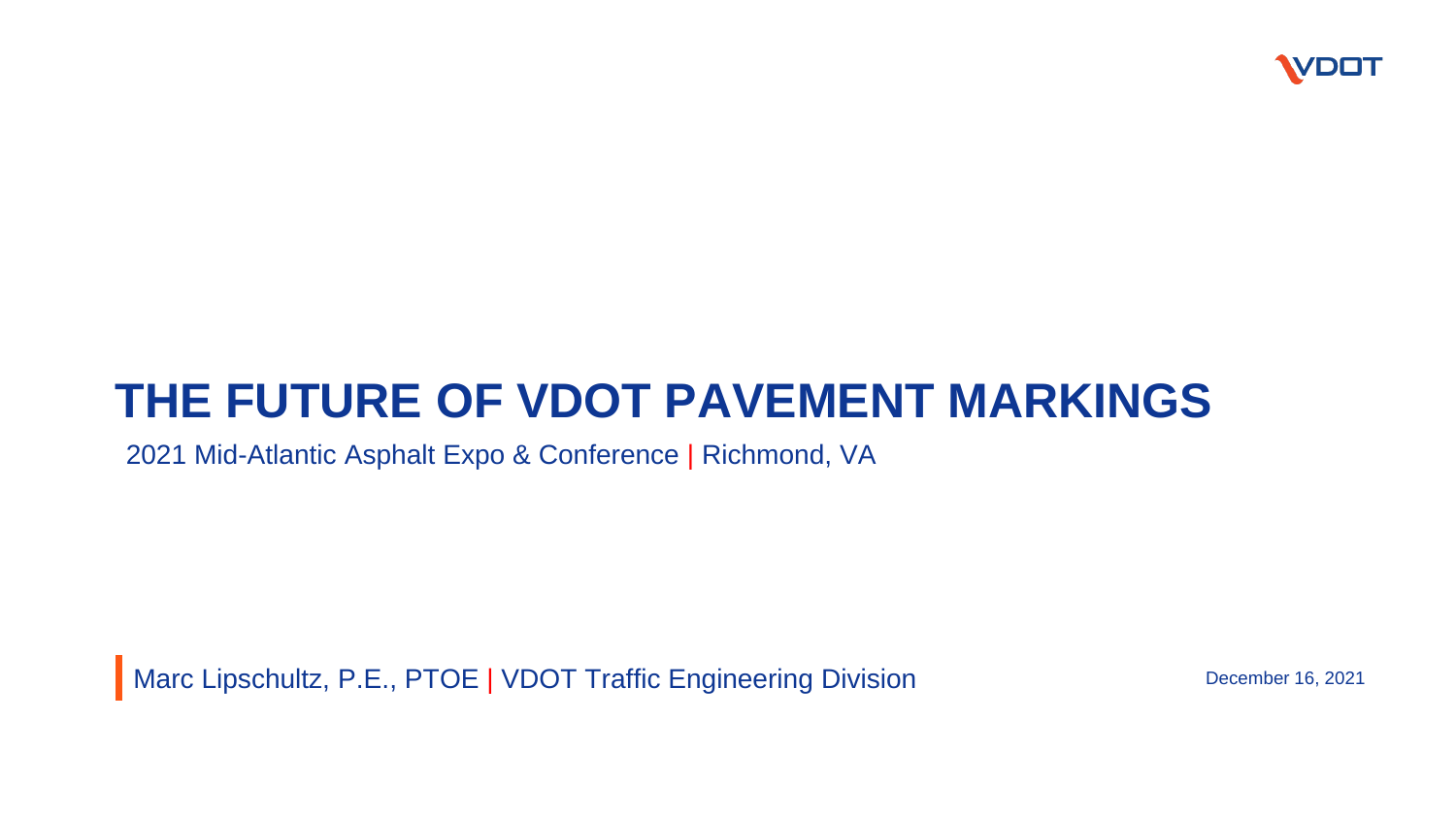# **Agenda**

- **Background**
	- **Why do we have markings?**
	- **VDOT Pavement Marking Goals**
- **The Near Future**
	- **CAV Accommodations**
	- **Data-Driven Analysis**
	- **Multimodal Accommodations**
- **MUTCD Status**
- **The Long-Term Future?**
- **Q&A**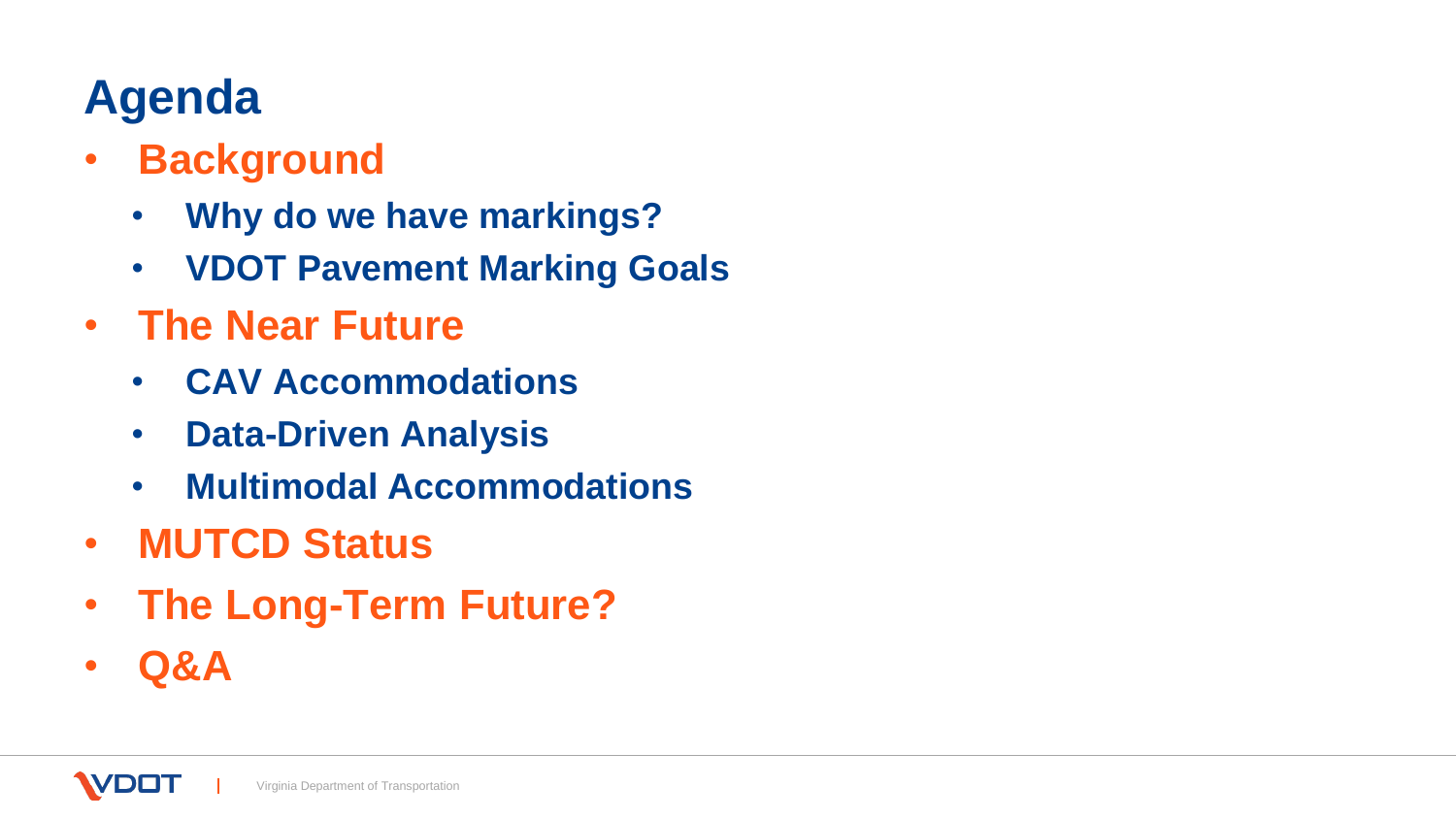## **Background |** *Why Do We Have Pavement Markings?*

- **Visibility (in all weather conditions)**
- **Consistency (in terms of color, pattern, width, etc.)**
- **Safety**
	- **Roadway departures account for 52% of all nationwide traffic fatalities<sup>1</sup>**
- **For all road users**
	- **Drivers relying on human vision (including mature drivers)**
	- **Drivers relying on Automated Driver Assistance Systems (ADAS) or full automation**
	- **Bicyclists, pedestrians, and transit users**

*1 Source: FHWA Roadway Departure Strategic Plan (2013)*

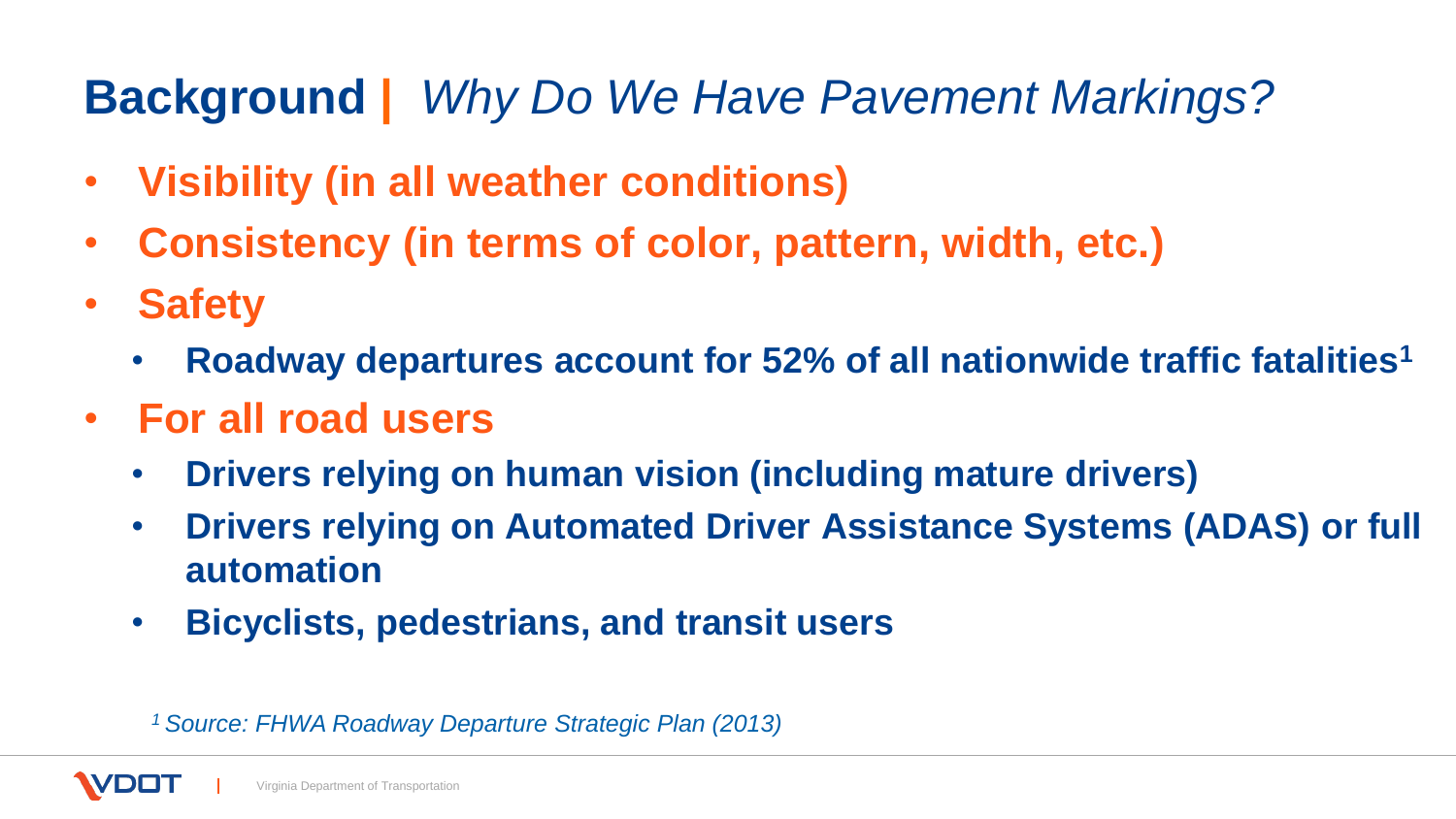## **Background |** *VDOT's Pavement Marking Goals*

- **Comply with all current/future MUTCD mandates**
- **Reduce risk of crashes**
	- **Poor markings can increase crash risk for a wide range of crash types**
	- **Each restriping activity exposes workers, contractors, and the public to risk of a work zone crash**
- **Keep Virginia Moving**
- **Maximize Return on Investment**
	- **Benefit/cost models need to holistically consider all life-cycle costs (initial installation, restriping activities, associated MOT) as well as expected reduction in crash risk**
- **Implement a program that is sustainable by Industry**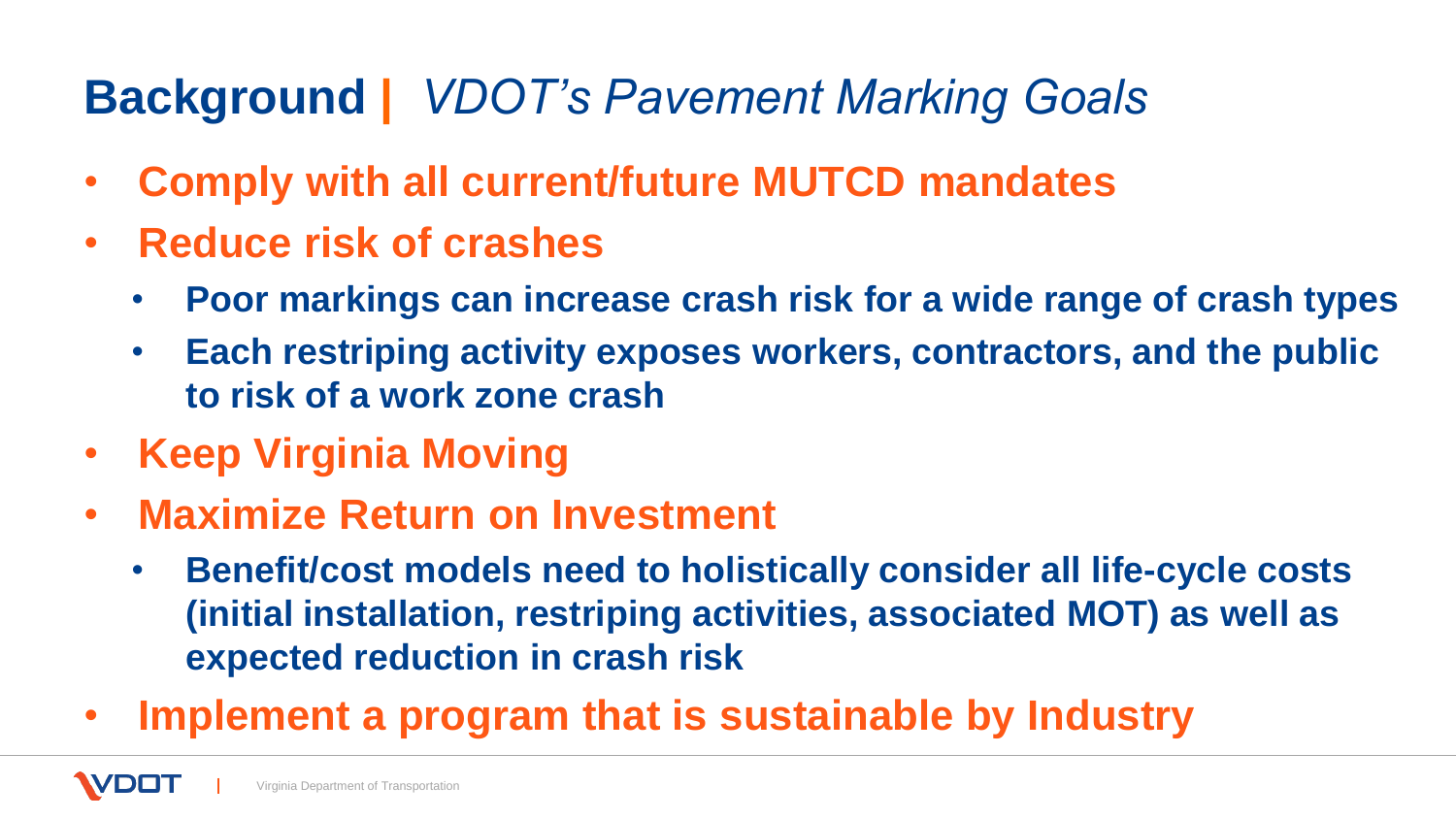## **The Near Future - CAVs |** *Challenges and Opportunities*

- **Challenges:**
	- **Automated Driver Assistance Systems (Lane Keep Assist, Lane Departure Warning) are here! 40%~80% of new vehicles come with LDW and 10%~24% of new vehicles come with LKA**
	- **ADAS cameras have different needs than human vision**
	- **Improving and sustaining wider/more visible lines could have significant cost impacts for road agencies**
	- **Substantial percentage of vehicles will be non-automated for many years to come**
- **Opportunities:**
	- **ADAS Technology has significant potential safety benefits**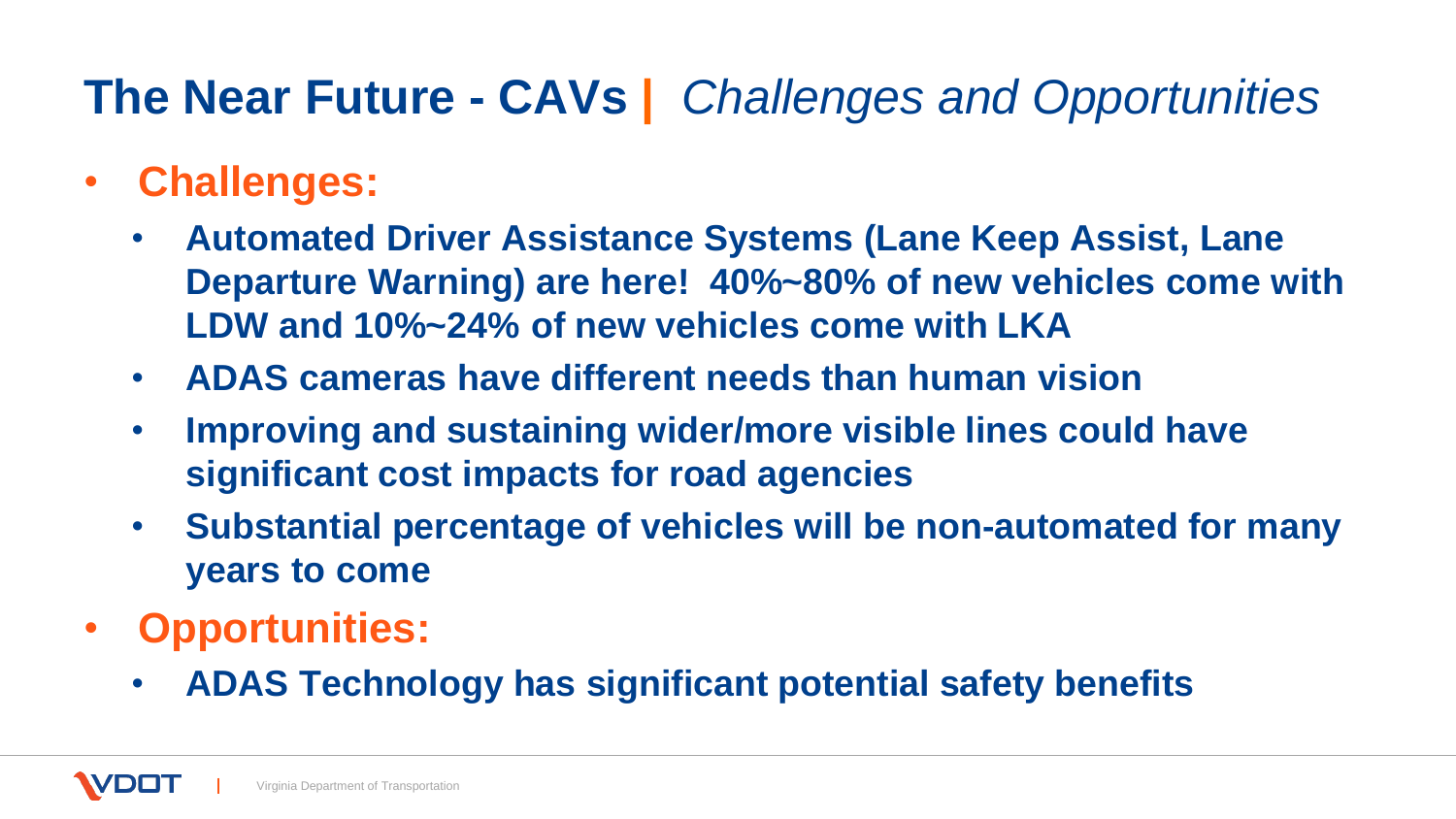### **The Near Future - CAVs |** *What the Camera Needs*

- **Less reliant on retroreflectivity and more reliant on presence and contrast, as compared to human vision**
- **Cameras may be susceptible to confusion by:**
	- **"ghost lines" from pavement marking eradication**
	- **Type E blackout lines**
	- **Crack sealing**
	- **White lines on concrete bridge decks/roads without contrast properties**





Virginia Department of Transportation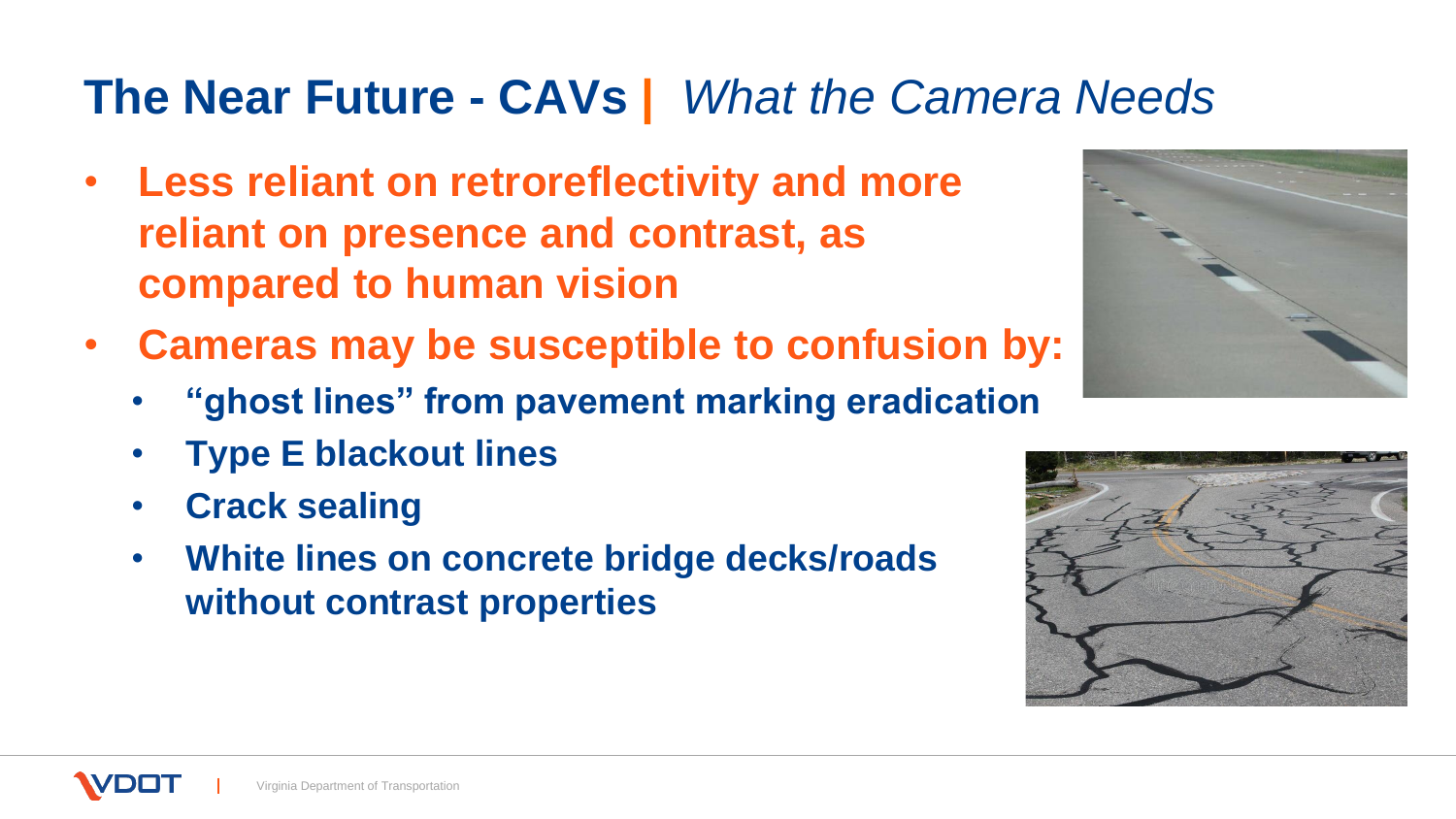

*Source: https://traffic.transportation.org/wp-content/uploads/sites/26/2021/08/Research-on-Contrast-Markings-for-Human-and-Machine-Vision.pdf*



**DOT** 

Virginia Department of Transportation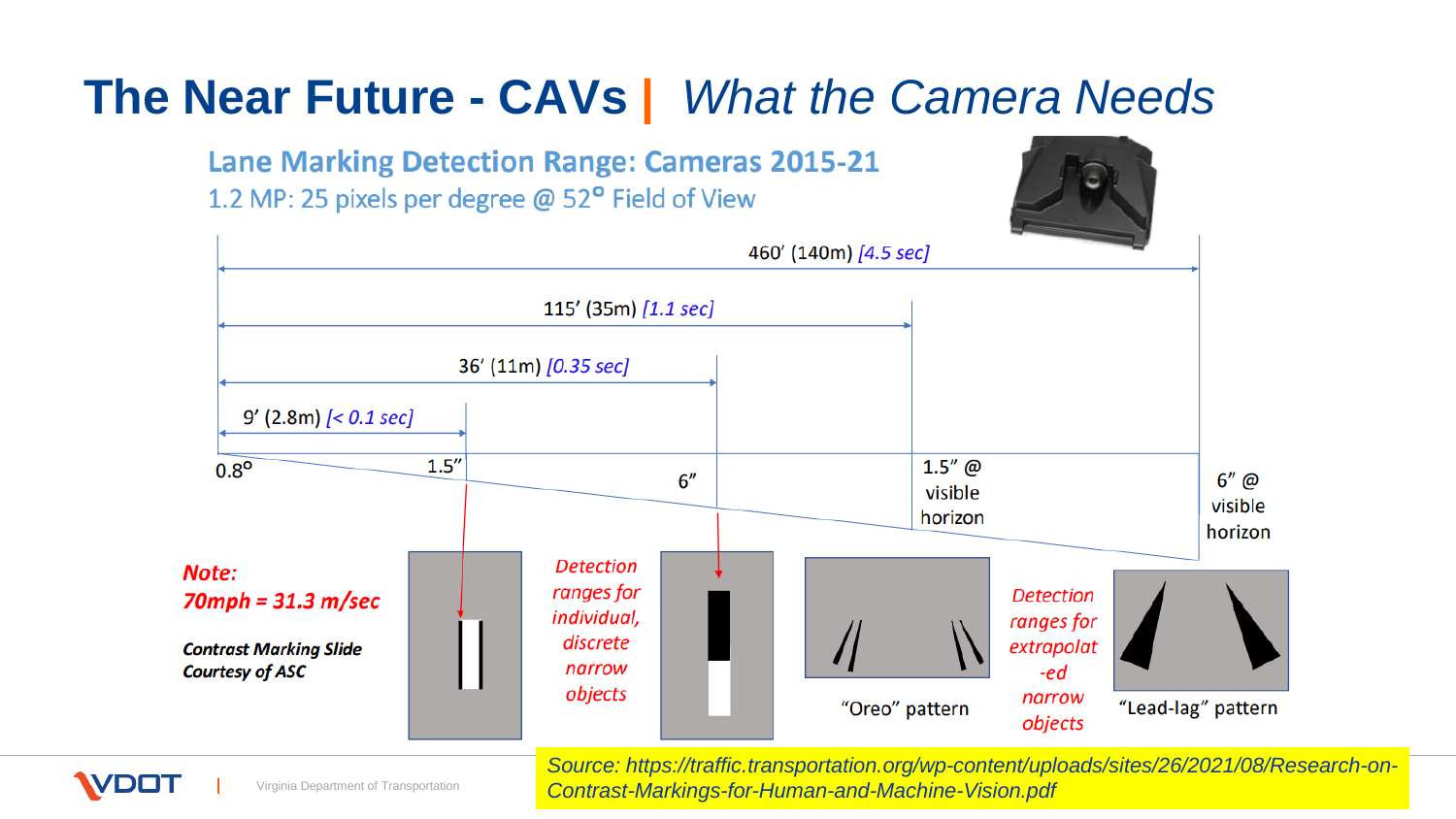### **The Near Future - CAVs |** *VDOT's path forward*

- **Evaluate expansion of 6" edge lines as a component of systemic safety improvements, particularly for high-risk rural roads**
- **Monitor future research into cost/benefit analysis of contrast pavement markings**
- **Revise VDOT policies as required once new MUTCD is issued**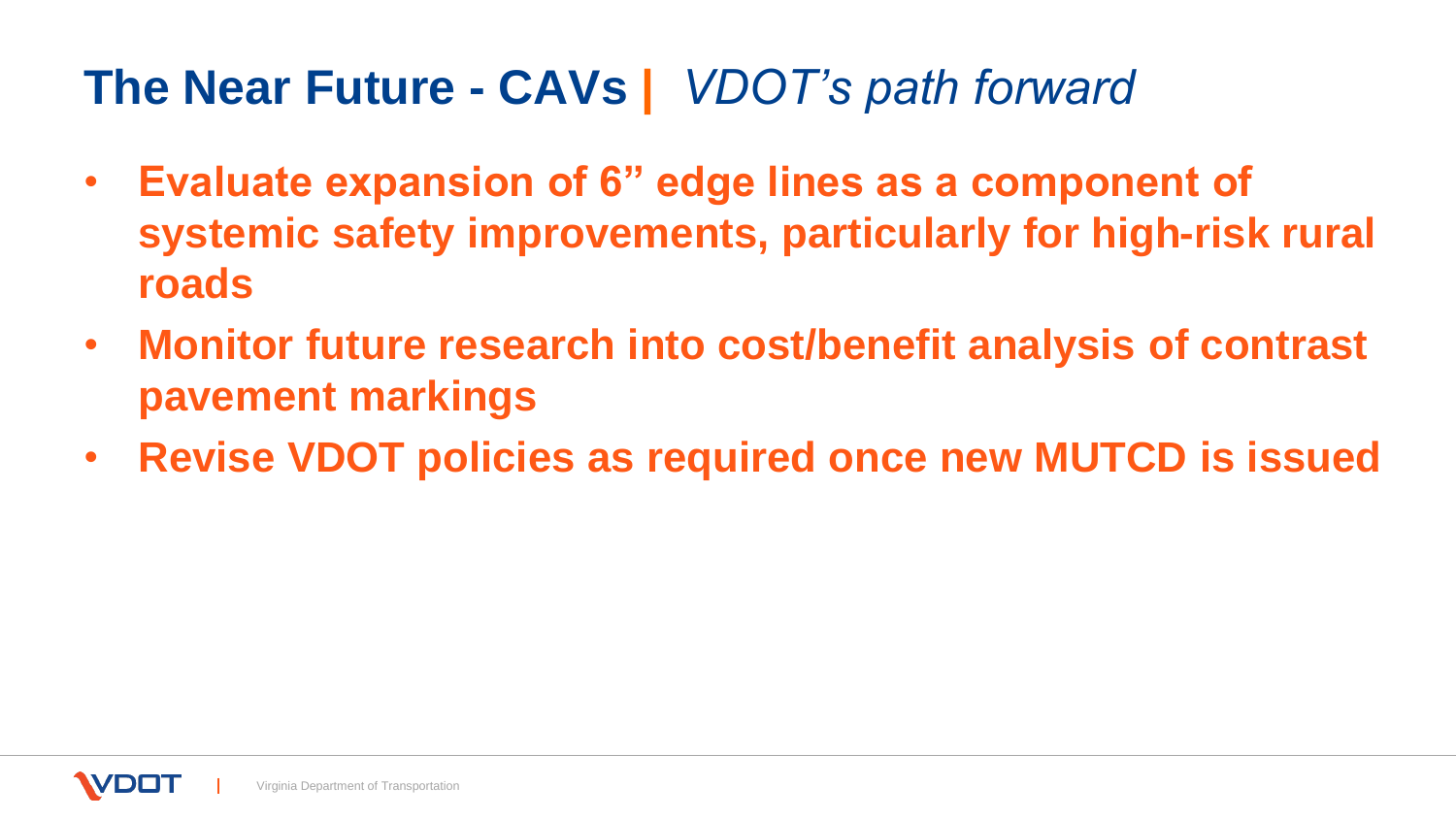## **The Near Future – Data-Driven Analysis |** *Background*

- **Current VDOT state of play:**
	- **No statewide GIS-based pavement marking inventory**
	- **No program for analyzing pavement marking condition or Retroreflectivity on systemic basis**
	- **VDOT owns hand-held retroreflectivity meters ("retro meters") for spot measurements, but no program for Mobile Retroreflectivity Unit (MRU) or other condition assessments at highway speeds**
	- **No policy regarding minimum retroreflectivity thresholds**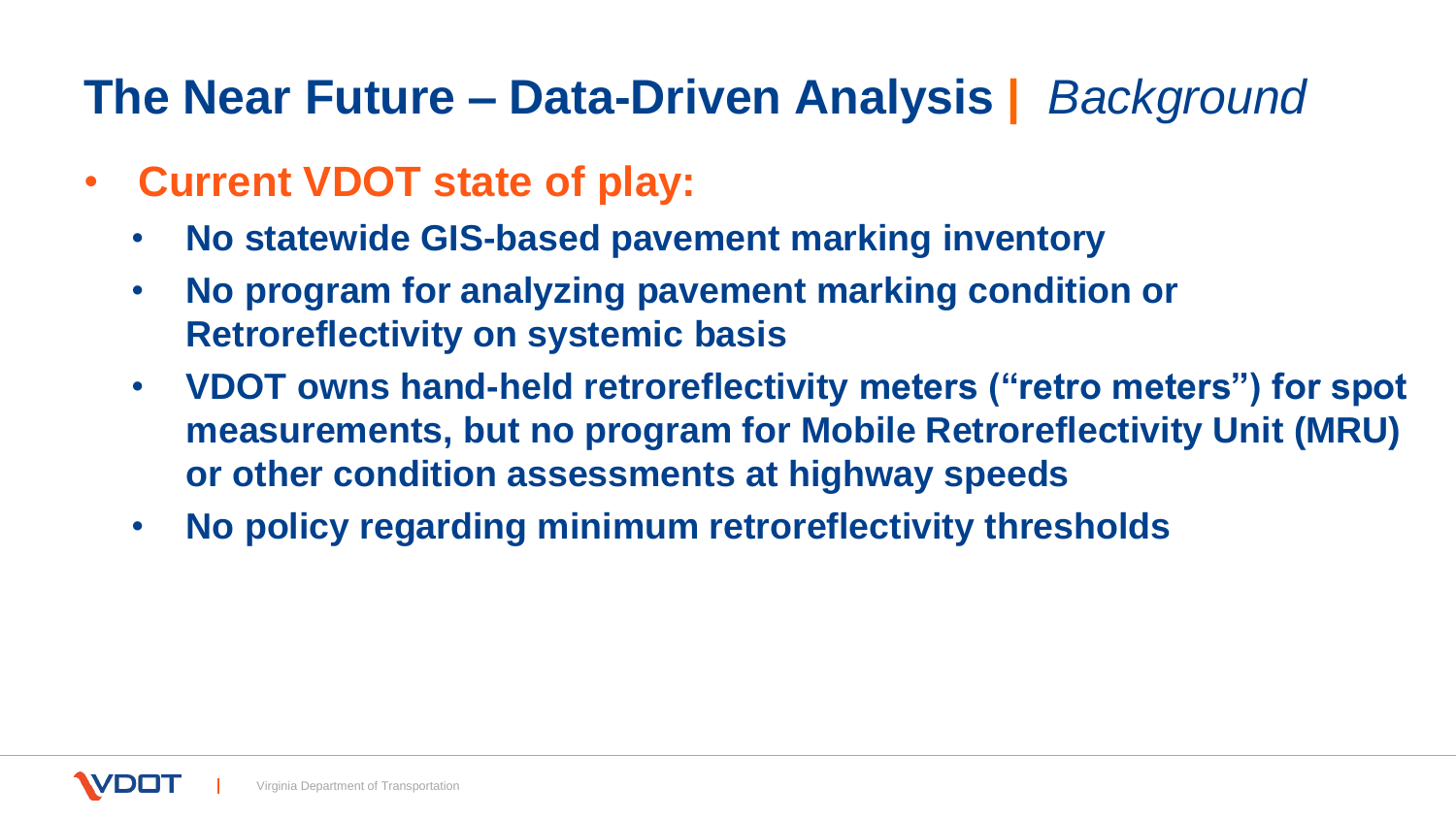## **The Near Future – Data-Driven Analysis |** *Future Options*

- **Data Logger Systems**
	- **On-truck instrumentation that automatically records application rates**
	- **Can also provides a GPS data file for each line**
	- **VDOT planning to pilot mandatory DLS for select on-call marking contracts in 2022**
- **Facilitate ability of Districts to make marking strategy decisions that holistically capture all life-cycle costs/benefits**
- **Potential programs to capture network-level condition data – "what gets measured gets improved"**
	- **Mobile Retroreflectivity Units**
	- **Machine Learning algorithm analysis of dashcam video (?)**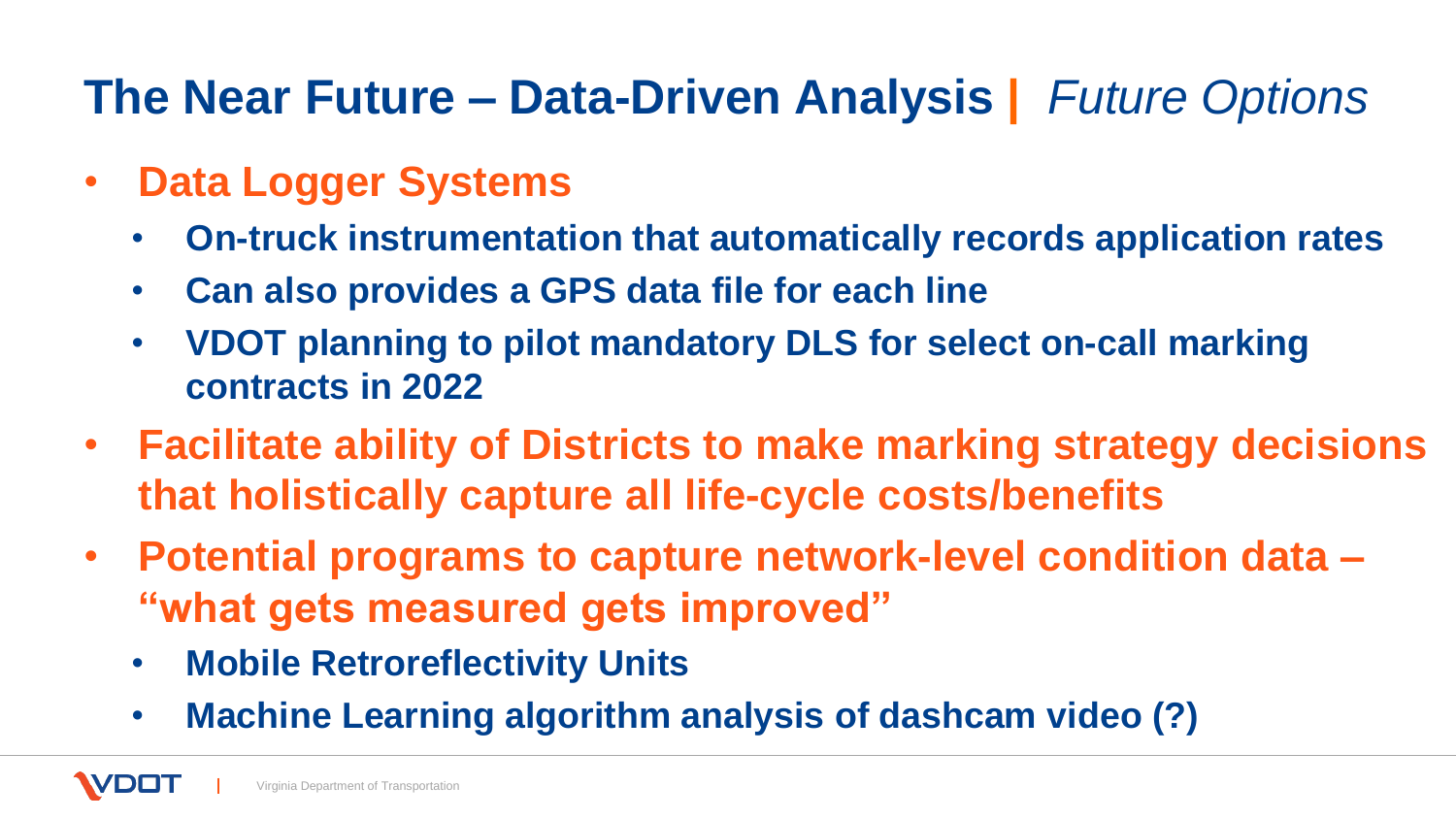#### **The Near Future – Multimodal Accommodations**



**WDOT** 







Virginia Department of Transportation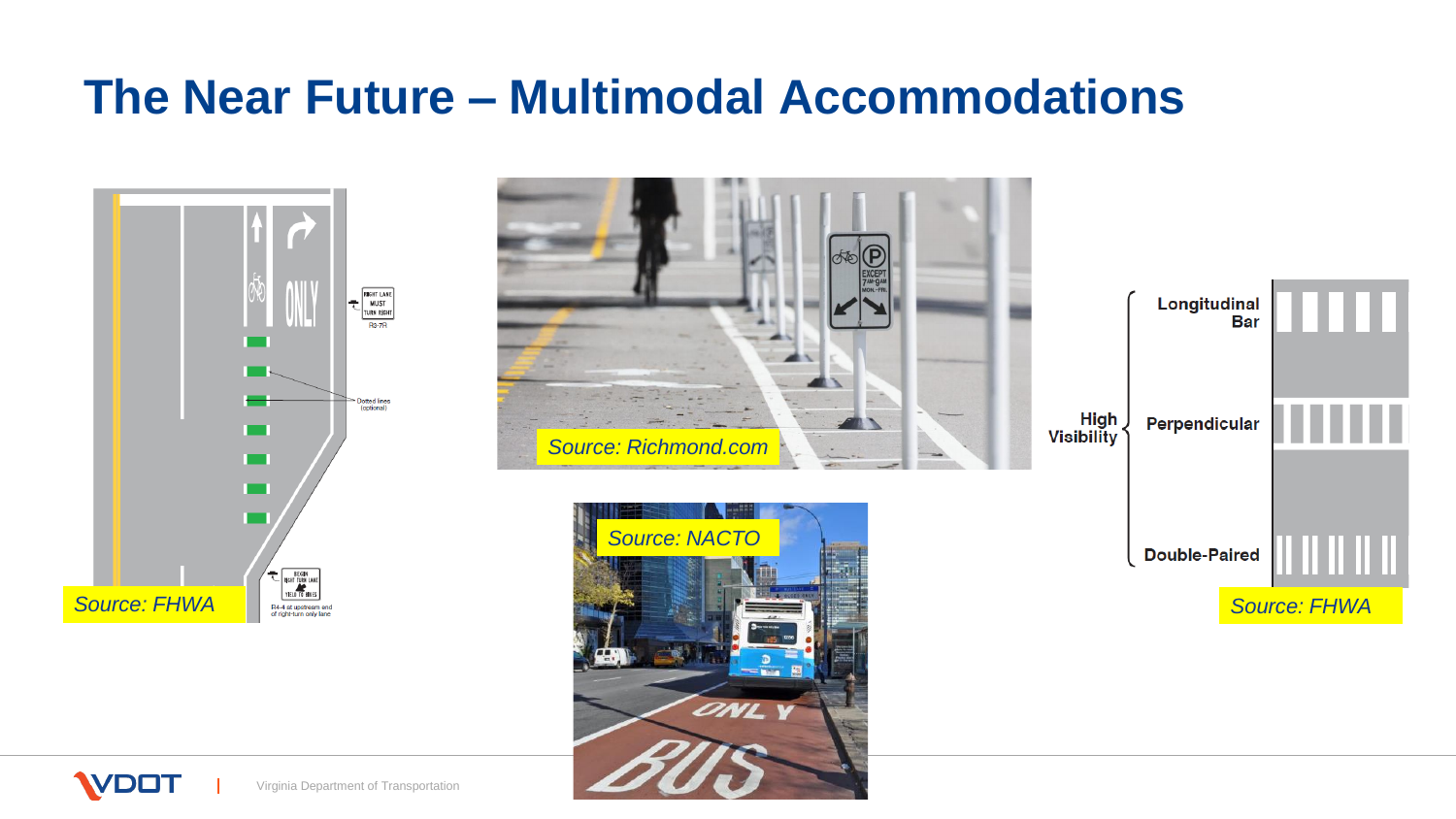### **MUTCD Status**

- **Current MUTCD (10th Edition) dates to 2009**
- **FHWA Schedule for new MUTCD**
	- **Notice of Proposed Amendments (NPA) for 11th Edition issued in December 2020; 647 proposed changes**
	- **Comment period closed in Spring 2021; tens of thousands of comments submitted**

| Est. November 7, 1935                                                                            |                                     |
|--------------------------------------------------------------------------------------------------|-------------------------------------|
| <b>Manual</b> on<br><b>Uniform Traffic</b><br><b>Control Devices</b><br>for Streets and Highways |                                     |
| Highway Administration                                                                           | <b>Eleventh</b><br>Edition<br>Oomin |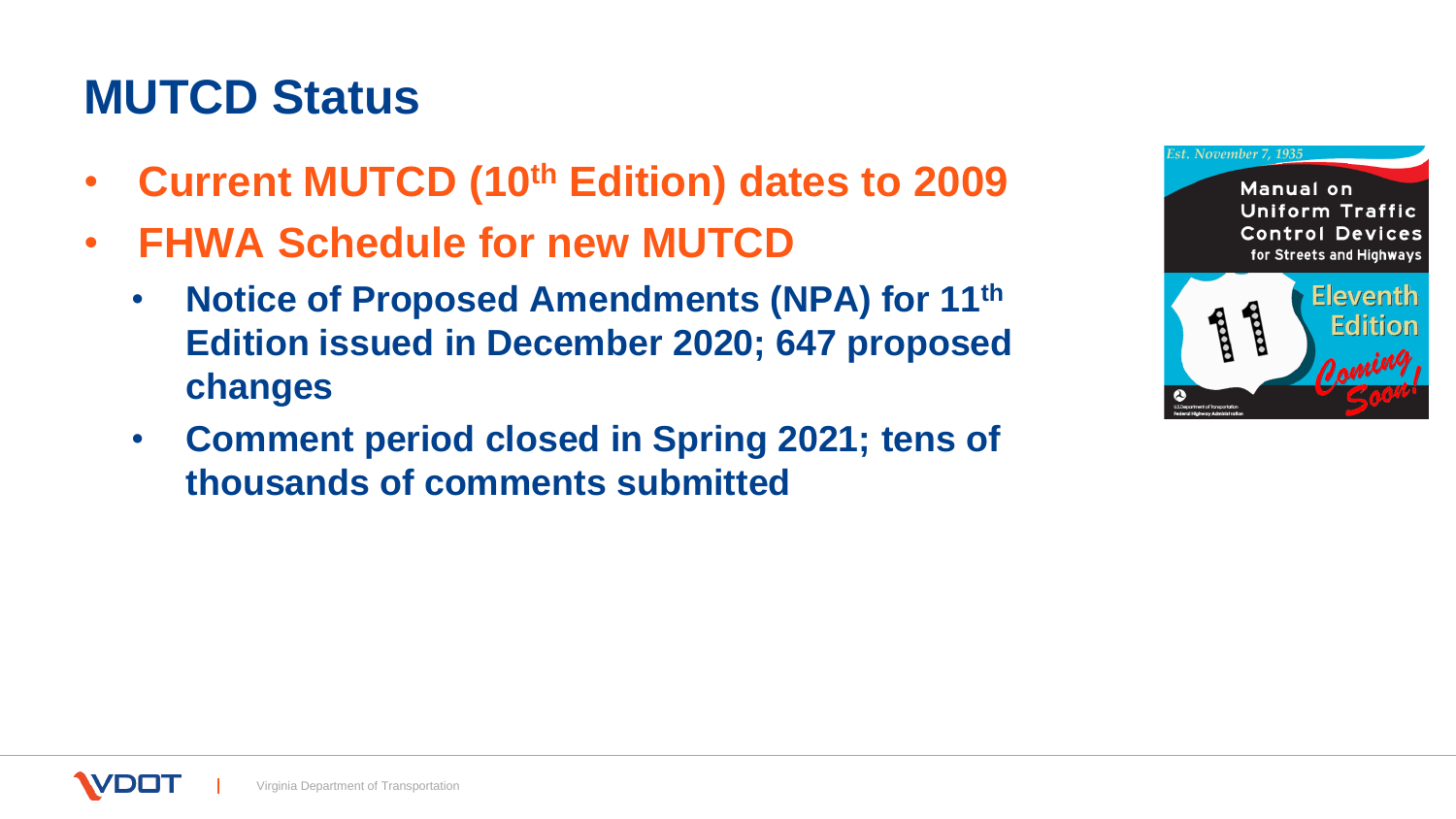## **MUTCD Status |** *IIJA Requirements*

- **The new Infrastructure Investment & Jobs Act (IIJA) (aka Bipartisan Infrastructure Deal) has several MUTCD requirements**
	- **FHWA shall issue a new MUTCD within 18 months of enactment – i.e. by May 2023 – and every 4 years thereafter**



- Protection of vulnerable road users
- Support safe testing of CAV technology and any preparation for safe integration of CAVs onto public streets
- Minimum retro for traffic control devices and pavement markings
- Future NCUTCD recommendations

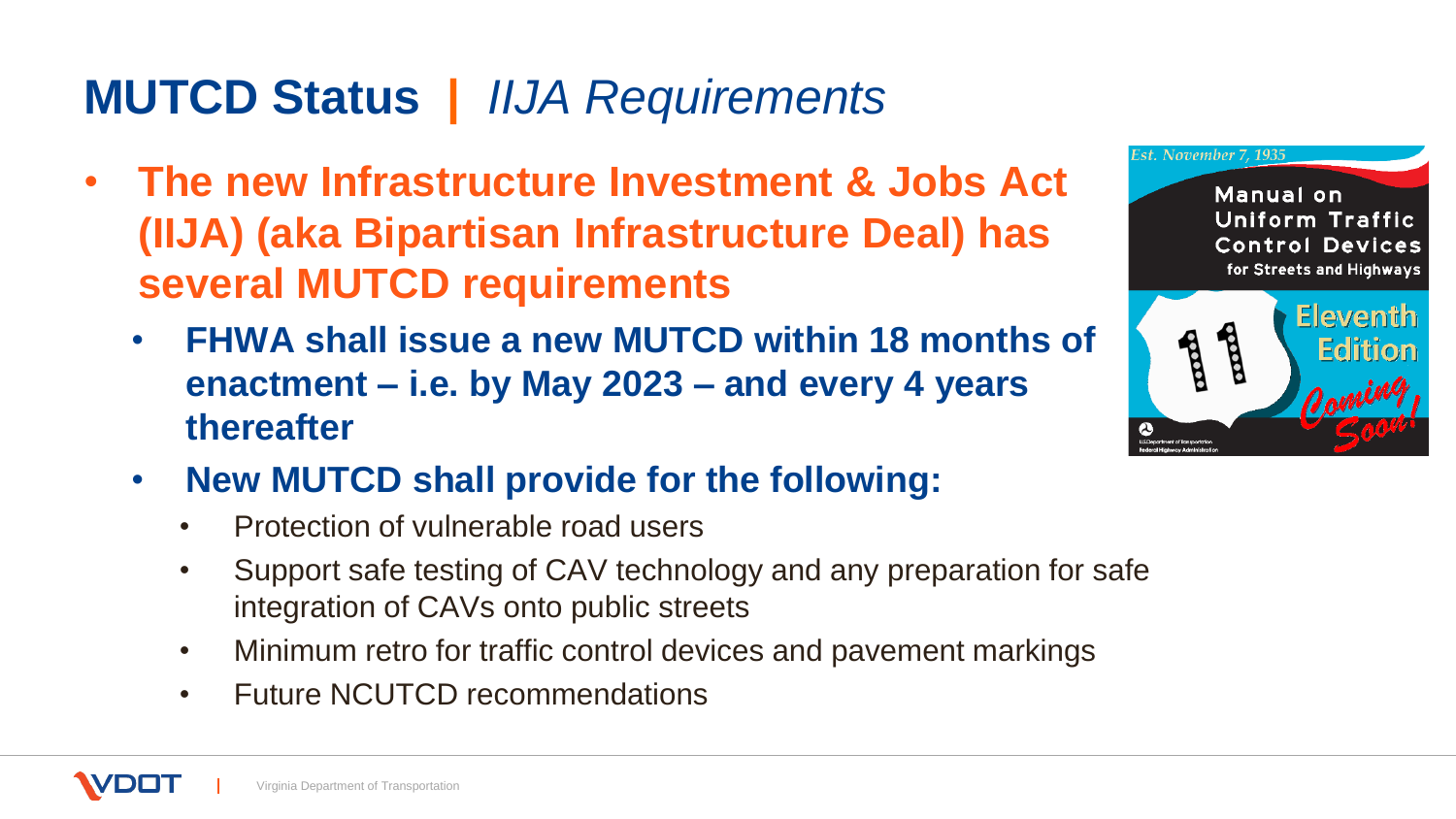### **MUTCD Status |** *VDOT's MUTCD Adoption Process*

- **Following issuance of the MUTCD 11th Edition, VDOT will likely have up to two years to:**
	- **Analyze and plan for fiscal impacts**
	- **Develop a new Virginia MUTCD**
	- **Obtain FHWA concurrence that new VA MUTCD is in substantial conformance with federal MUTCD**
	- **Obtain CTB approval of new MUTCD**
	- **Update other related policies and procedures**
	- **Integrate new Virginia MUTCD and related policies into VDOT pavement marking activities**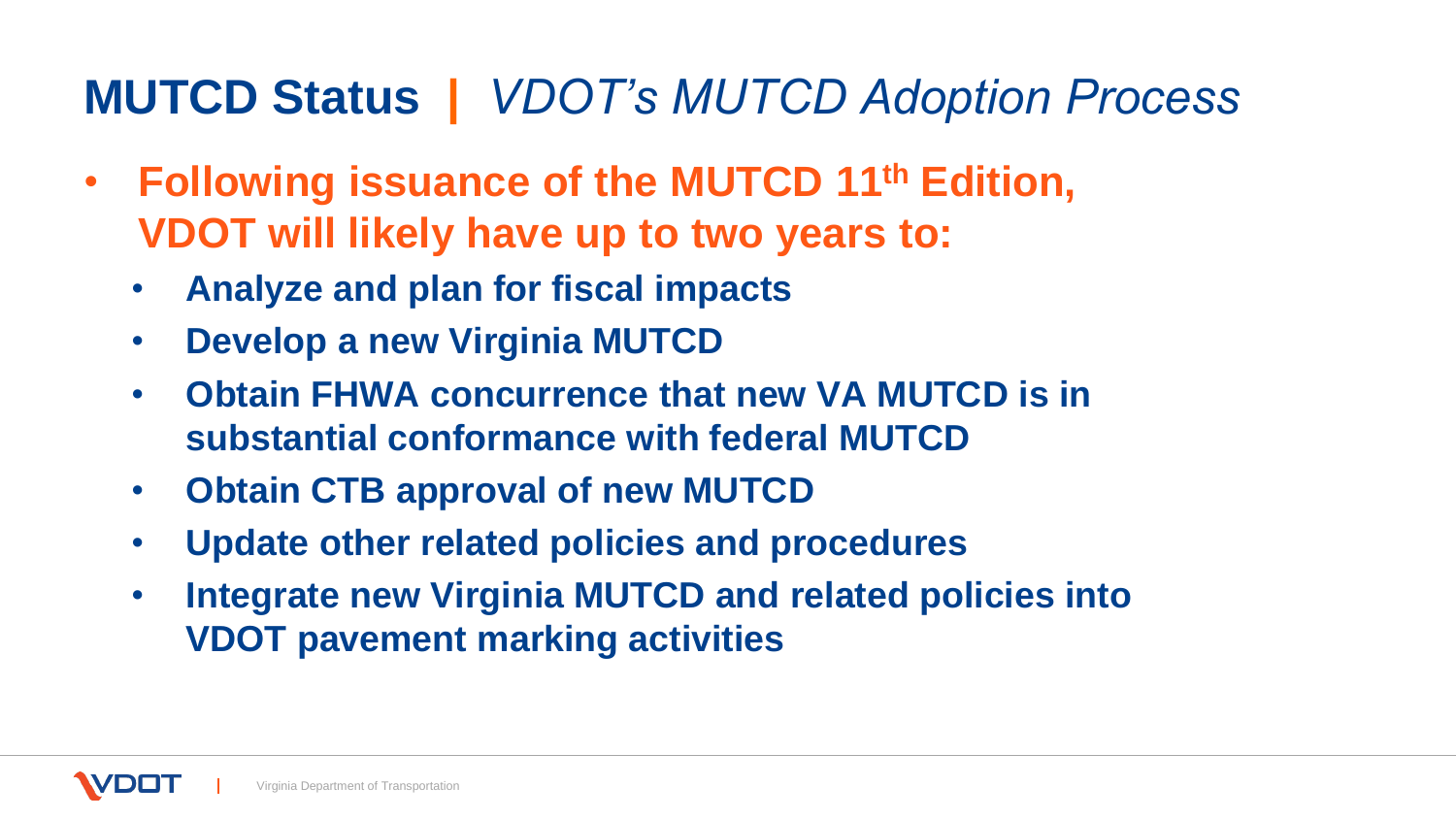## **MUTCD Status |** *Line Widths and CAV Accommodations*

- **The NPA proposed multiple significant revisions to address both road departure crashes and accommodation of CAVs**
	- **FHWA proposed a new MUTCD Part 5 dedicated specifically to CAVs**
- **New proposed line width requirements:**
	- **Undivided roads:**
		- all edge lines should be 6"
		- All lines (edge lines + center lines) on roads  $\geq 40$  mph shall be 6"
	- **Divided non-limited access highways:**
		- All edge lines on roads  $\geq 40$  mph shall be 6"
	- **Divided highways shall be 6" minimum (already VDOT practice)**
	- **Estimated \$7M-\$15M per year impact to VDOT**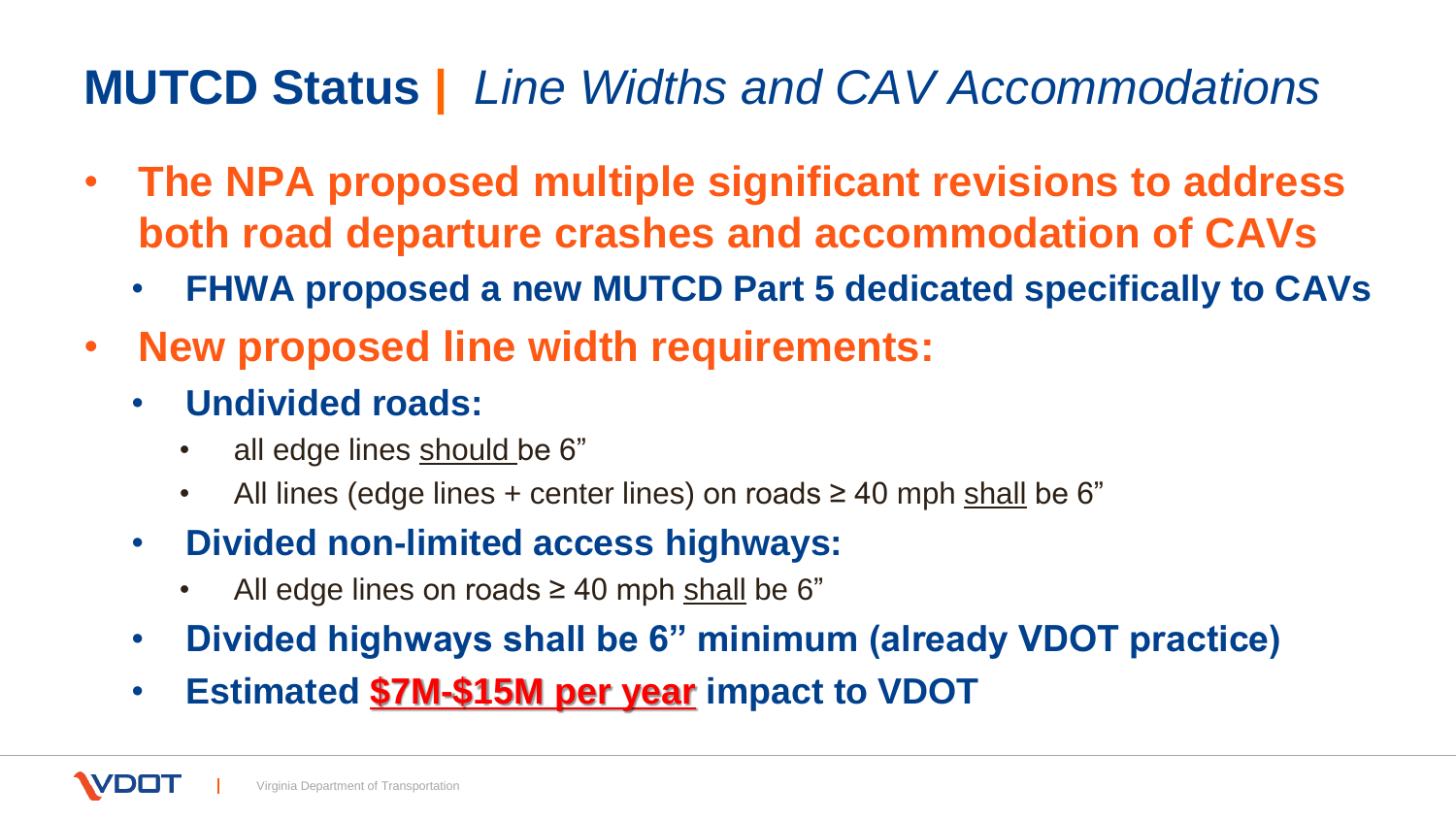## **MUTCD Status |** *Chevrons*

- **The NPA also stated that chevron markings should be used in all entrance and exit ramp gore areas**
	- **Estimated \$2.4M per year impact to VDOT**

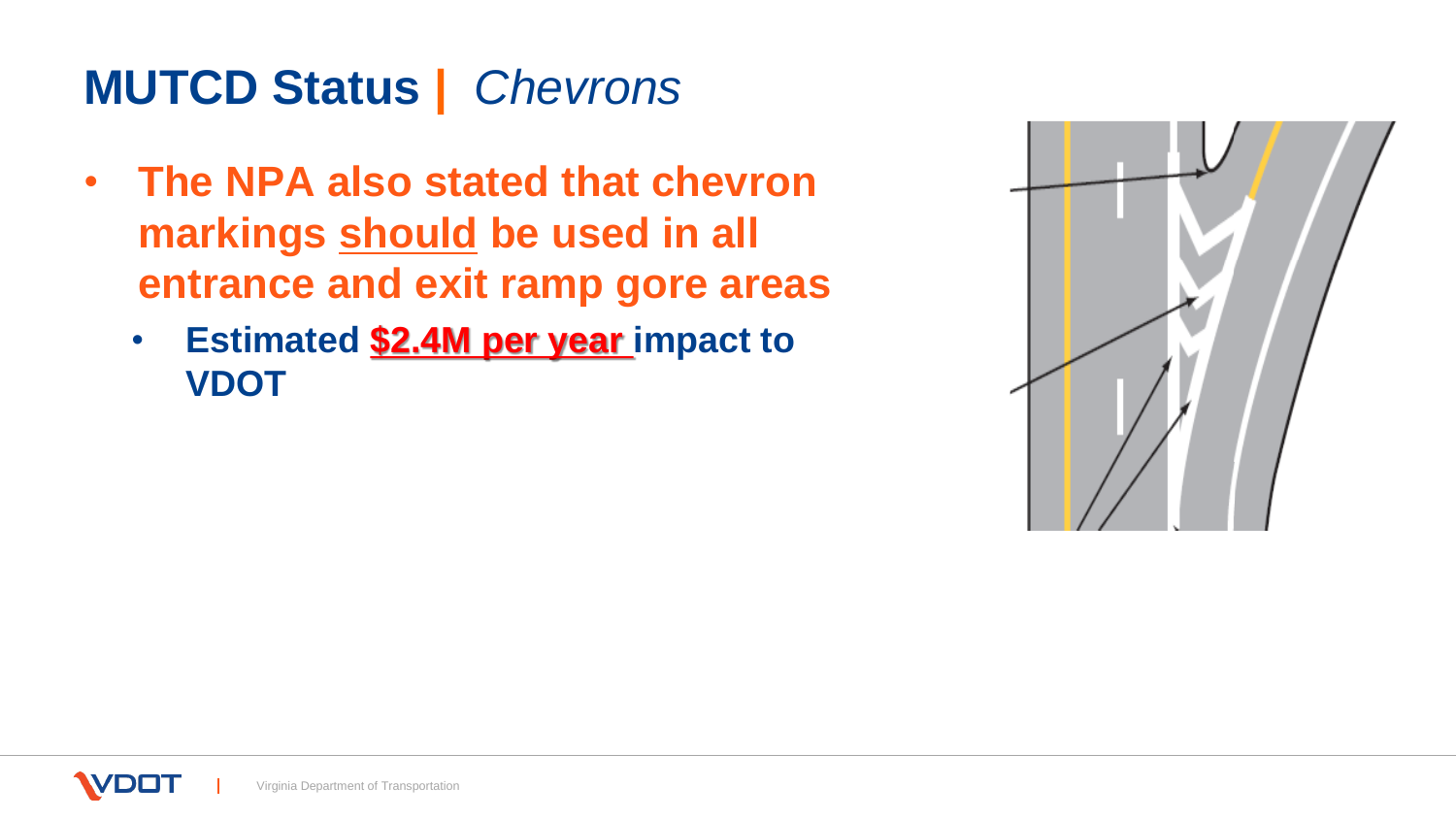#### **MUTCD Status |** *Retroreflectivity Requirements*

- **Current MUTCD does not require agencies to have any particular practice related to pavement marking maintenance**
- **FHWA Supplemental Notice of Proposed Rulemaking (January 2017) proposed to require the following:**
	- **Agencies shall have a method/plan in place for maintaining markings to at or above certain thresholds**
	- **Plan shall aim for ≥ 50 mcd/sf/fc for longitudinal lines where ≥ 35 mph**
	- **Plan should aim for ≥ 100 mcd/sf/fc for longitudinal lines where ≥ 70 mph**
	- **Exceptions for roads with ambient lighting or ≤ 6,000 ADT**
	- **Does not apply to transverse lines, on-street parking lines, symbols, etc.**
	- **Agencies must finalize their plan within 4 years of Final Rule**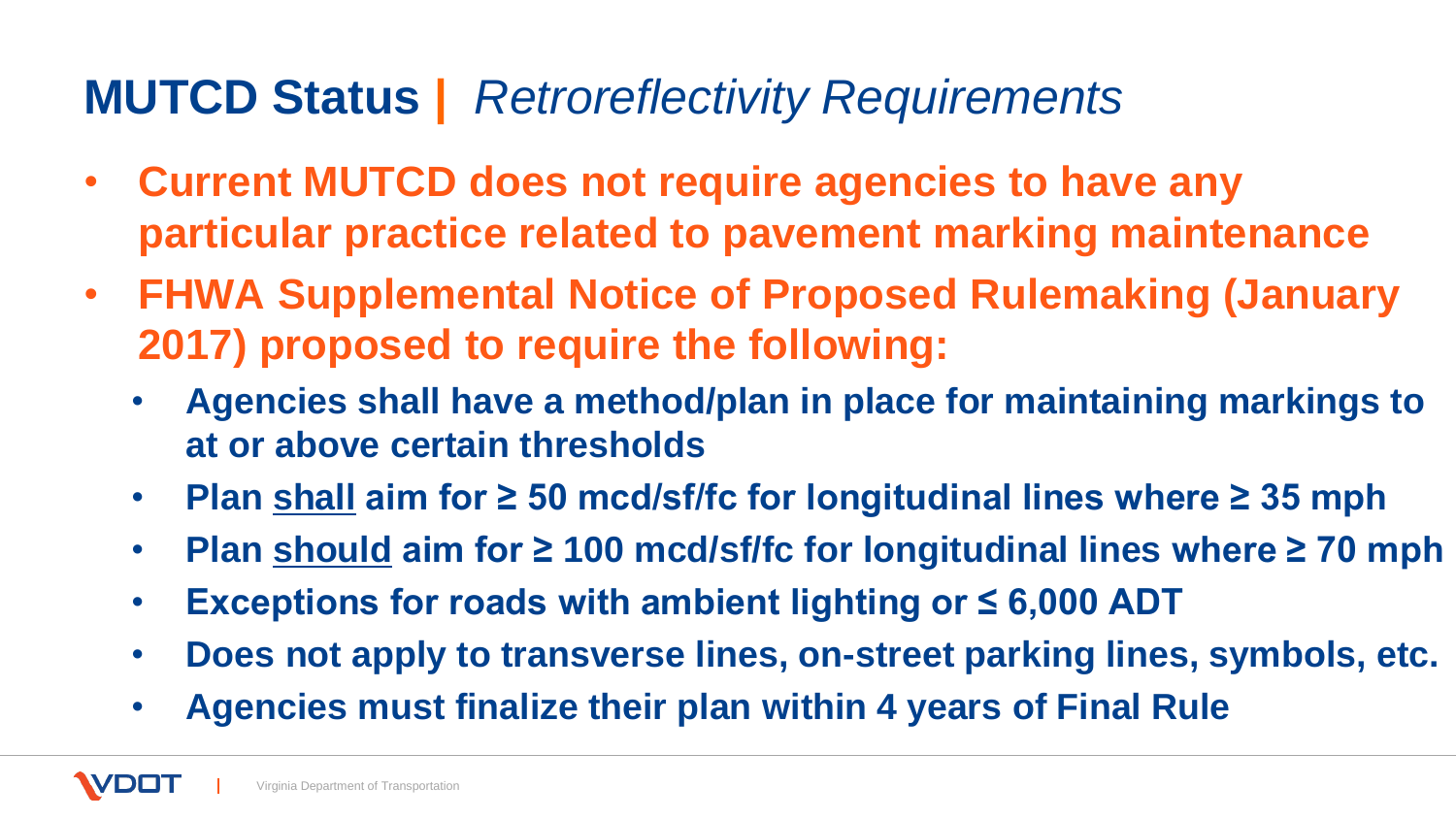### **MUTCD Status |** *Retroreflectivity Requirements (cont.)*

- **No FHWA action since SNPA was published in 2017**
- **Numerous comments were submitted to FHWA; Final Rule (when issued) may differ substantially from the SNPA**
- **New IIJA requires FHWA to include a pavement marking retroreflectivity mandate in the new MUTCD**
	- **Depending on when the new MUTCD is issued and how it is worded, VDOT may be mandated to have its plan finalized by 2026~2028**



**Figure 2.5** Pavement markings at various retroreflectivity levels (Opiela 2004)

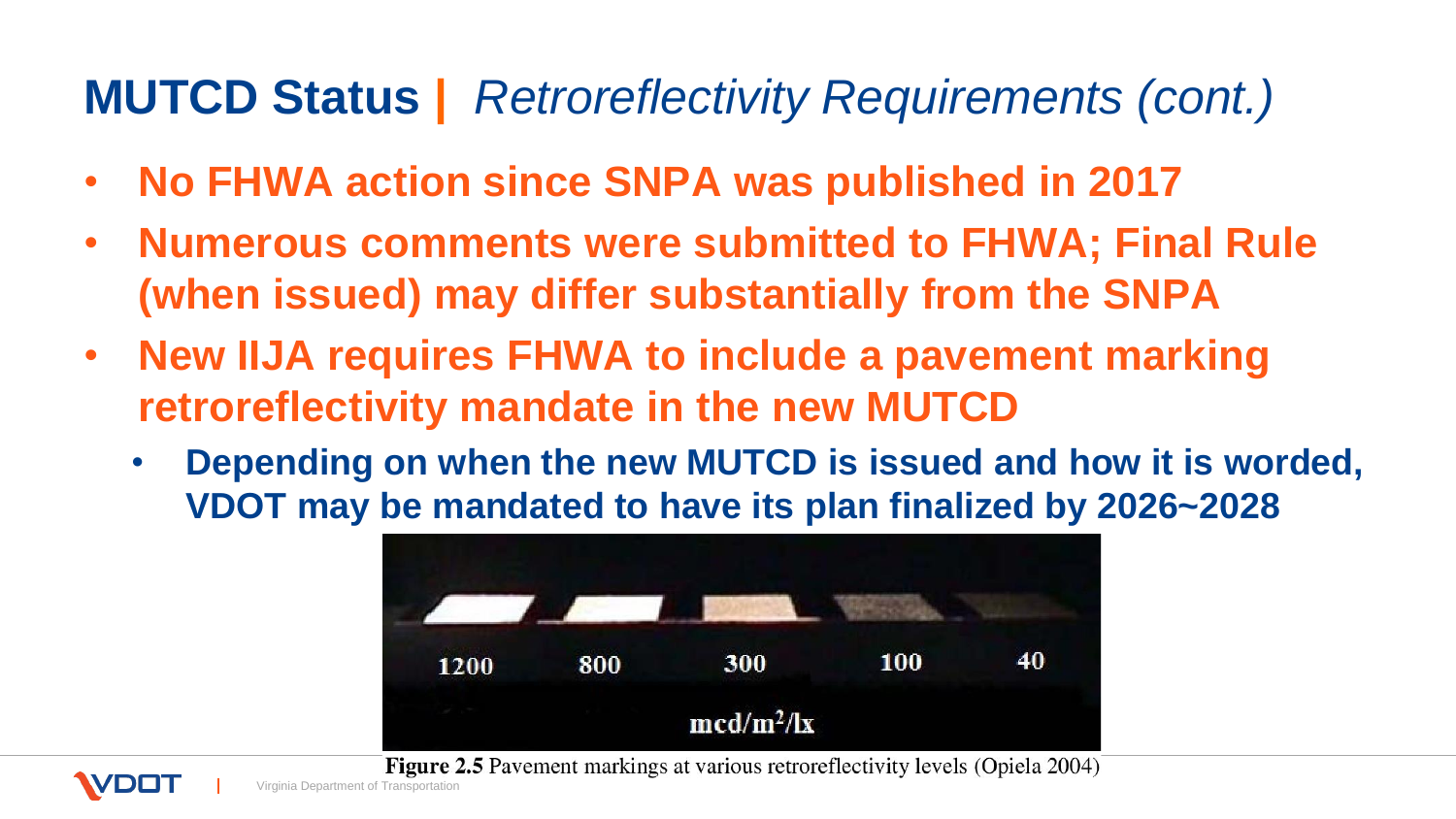## **The Far Future?**